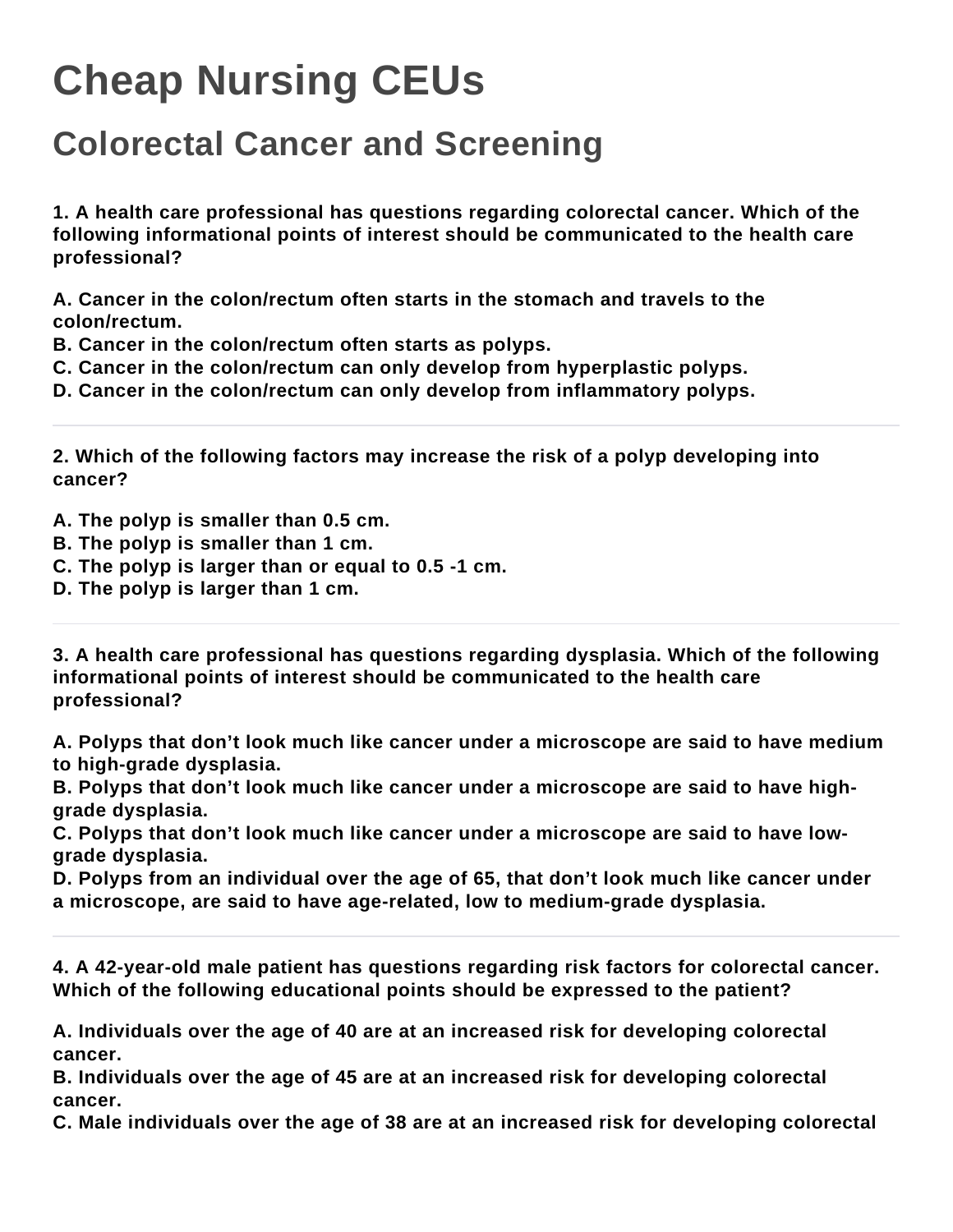**cancer.**

**D. Male individuals over the age of 40 are at an increased risk for developing colorectal cancer.**

**5. According to the course, which of the following best represents a risk factor for colorectal cancer?**

- **A. A diet high in red meats**
- **B. A diet low in red meats**
- **C. A diet high in vitamin D**
- **D. A diet high in vitamin D, but low in vitamin C**

**6. A health care professional is developing an educational lecture on colorectal cancer and Lynch syndrome. Which of the following education points should be included in the health care professional's educational lecture?**

**A. Lynch syndrome is not a risk factor for colorectal cancer in female patients suffering from obesity.**

**B. Lynch syndrome is caused by an inherited defect in the STK11 gene.**

**C. Lynch syndrome does not lead to hereditary colorectal cancer.**

**D. Individuals with Lynch syndrome are more likely to get colorectal cancer before the age of 50.**

**7. According to the course, which of the following is a symptom of colorectal cancer?**

**A. Blood in or on stool**

- **B. Weight gain**
- **C. Hyperphagia**
- **D. Polydipsia**

**8. Which of the following best describes stage I colorectal cancer?**

**A. The cancer has not grown beyond the inner layer of the colon or rectum.**

**B. The cancer has grown through the muscularis mucosa into the submucosa, and it may also have grown into the muscularis propria; the cancer has not spread to nearby lymph nodes or to distant sites.**

**C. The cancer has grown through the muscularis mucosa into the submucosa, and it may also have grown into the muscularis propria; the cancer has spread to nearby lymph nodes.**

**D. The cancer has grown through the muscularis mucosa into the submucosa, and it may also have grown into the muscularis propria; the cancer has spread to nearby lymph nodes and to distant sites.**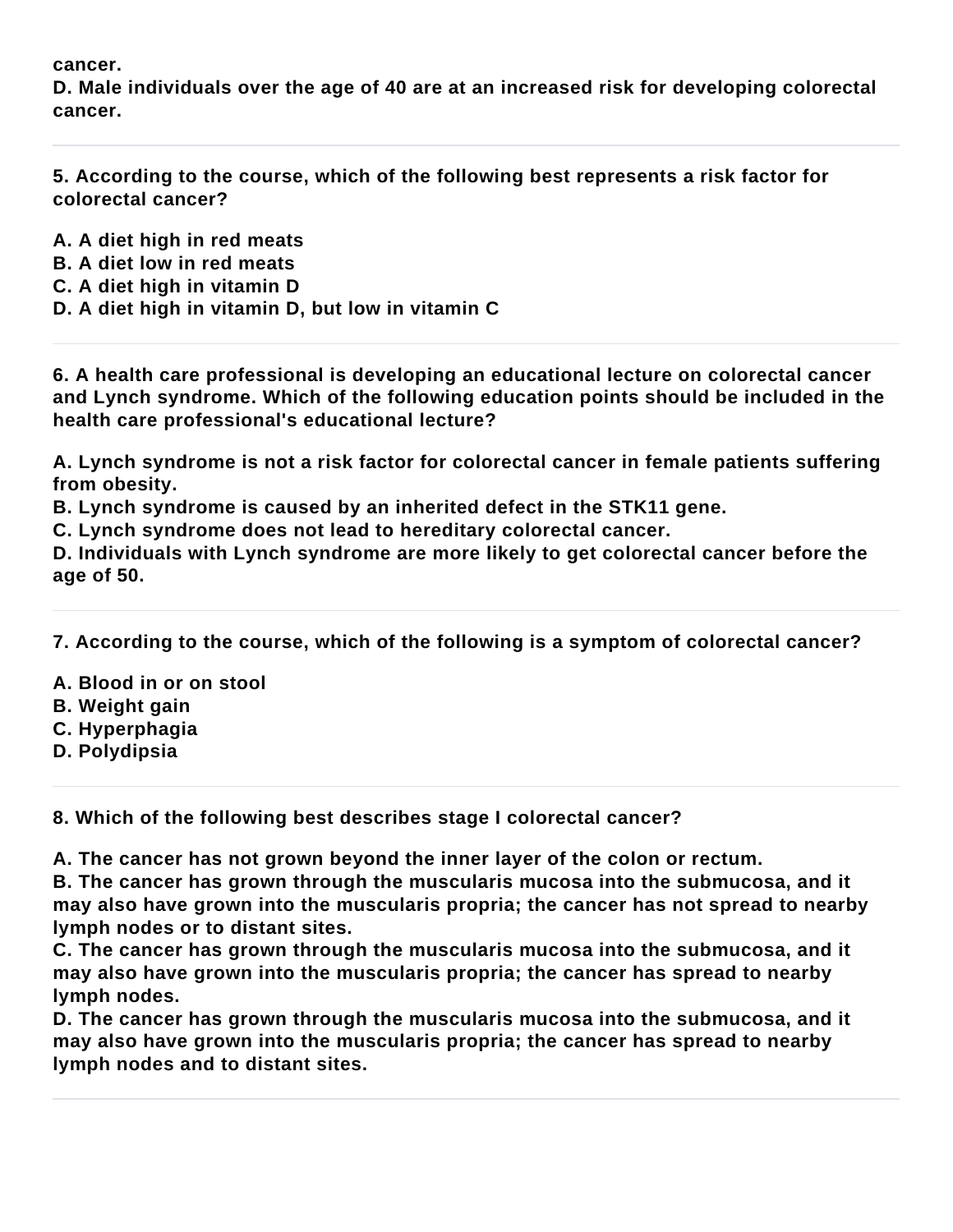**9. Which of the following best describes stage IIA colorectal cancer?**

**A. The cancer has grown through the muscularis mucosa into the submucosa, and it may also have grown into the muscularis propria; the cancer has not spread to nearby lymph nodes or to distant sites.**

**B. The cancer has grown into the outermost layers of the colon or rectum but has not gone through them; the cancer has not reached nearby organs; the cancer has not spread to nearby lymph nodes or to distant sites.**

**C. The cancer has grown through the wall of the colon or rectum but has not grown into other nearby tissues or organs; the cancer has not yet spread to nearby lymph nodes or to distant sites.**

**D. The cancer has grown through the wall of the colon or rectum and is attached to or has grown into other nearby tissues or organs; the cancer has not yet spread to nearby lymph nodes or to distant sites.**

**10. Which of the following best describes stage IVA colorectal cancer?**

**A. The cancer may or may not have grown through the wall of the colon or rectum; the cancer might or might not have spread to nearby lymph nodes; the cancer has spread to one distant organ (such as the liver or lung) or distant set of lymph nodes, but not to distant parts of the peritoneum.**

**B. The cancer may or may not have grown through the wall of the colon or rectum; the cancer might or might not have spread to nearby lymph nodes; the cancer has spread to two distant organs (such as the liver or lung) or distant set of lymph nodes, but not to distant parts of the peritoneum.**

**C. The cancer may or may not have grown through the wall of the colon or rectum; the cancer might or might not have spread to nearby lymph nodes; the cancer has spread to three distant organs (such as the liver or lung) or distant set of lymph nodes, but not to distant parts of the peritoneum.**

**D. The cancer might or might not have grown through the wall of the colon or rectum; the cancer might or might not have spread to nearby lymph nodes; the cancer has spread to distant parts of the peritoneum, and may or may not have spread to distant organs or lymph nodes.**

**11. At what age should men and women initiate regular screening for colorectal cancer?**

**A. 40**

**B. 45**

**C. 50**

**D. 55**

**12. A 72-year-old male patient has questions regarding screening for colorectal cancer Which of the following educational points should be expressed to the patient?**

**A. Individuals who are in good health and with a life expectancy of more than five years**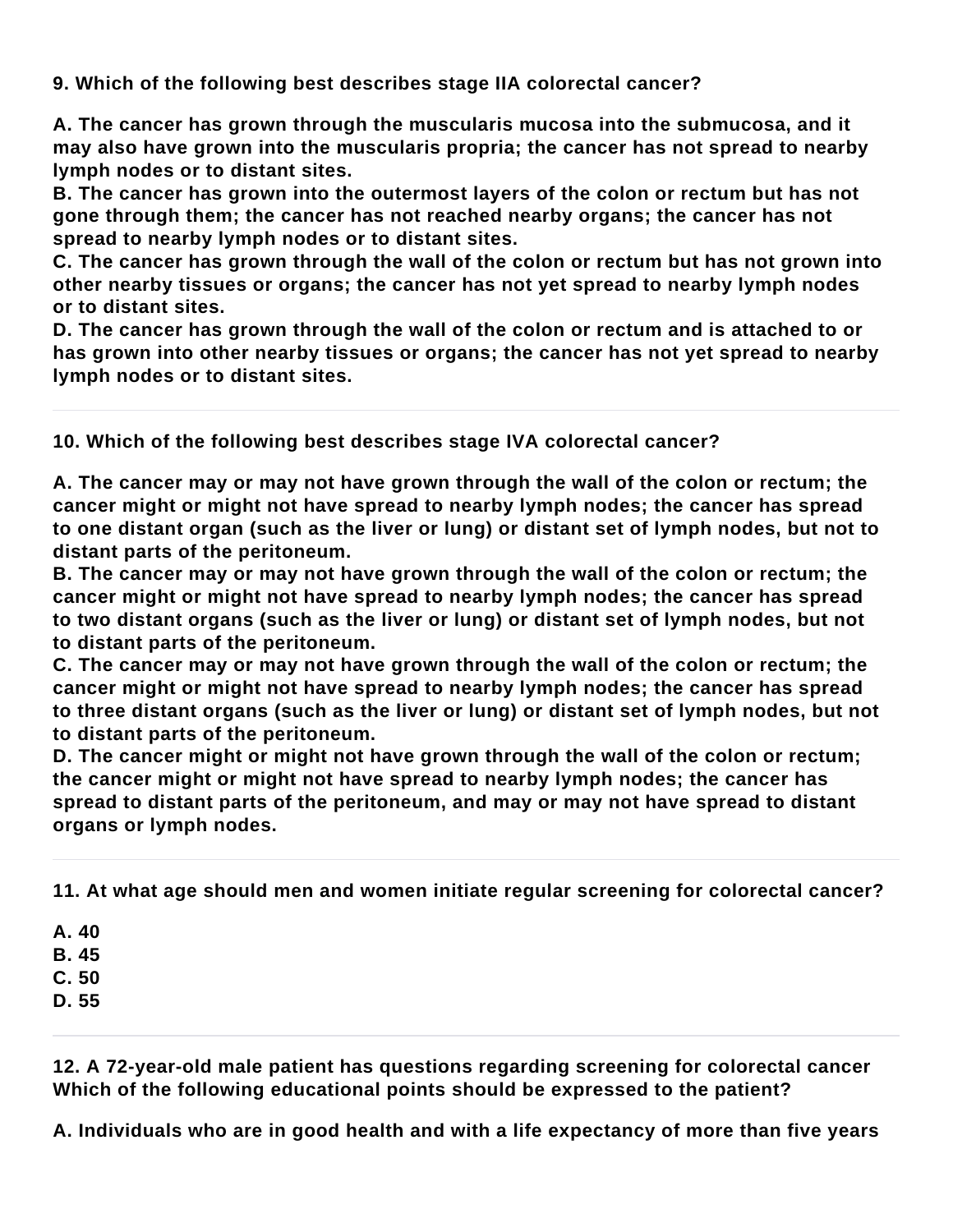**should continue regular colorectal cancer screening through the age of 78.**

**B. Individuals who are in good health and with a life expectancy of more than 10 years should continue regular colorectal cancer screening through the age of 75.**

**C. Male individuals should continue regular colorectal cancer screening through the age of 85.**

**D. Male individuals should continue regular colorectal cancer screening through the age of 90.**

**13. Which of the following statements is most accurate?**

**A. Individuals over 80 should no longer receive colorectal cancer screening.**

- **B. Individuals over 85 should no longer receive colorectal cancer screening.**
- **C. Male individuals over 80 should no longer receive colorectal cancer screening.**

**D. Female individuals over 85 should no longer receive colorectal cancer screening.**

**14. Which of the following best describes a FIT?**

**A. A stool test that uses the chemical guaiac to detect blood in the stool.**

- **B. A stool test that utilizes antibodies to detect blood in the stool.**
- **C. A blood test that detects colorectal cancer.**

**D. A blood test that detects colorectal cancer in men over 50.**

**15. Which of the following best describes a flexible sigmoidoscopy?**

**A. A test/examination conducted by a health care professional who utilizes a short, thick, flexible, lighted tube to check for polyps or cancer inside the rectum. B. A test or an examination conducted by a health care professional who utilizes a short, thin, flexible, lighted tube to check for polyps or cancer inside the rectum and** 

**lower third of the colon.**

**C. A test/examination conducted by a health care professional who utilizes a long, thick flexible, lighted tube to check for polyps or cancer inside the rectum and the entire colon.**

**D. A test/examination conducted by a health care professional who utilizes a long, thin, flexible, lighted tube to check for polyps or cancer inside the stomach, rectum, and the entire colon.**

**16. A 52-year-old female patient is considered to be at average risk for colorectal cancer. How often should the patient receive a colonoscopy?**

**A. Every 2 years B. Every 5 years C. Every 10 years D. Every 15 years**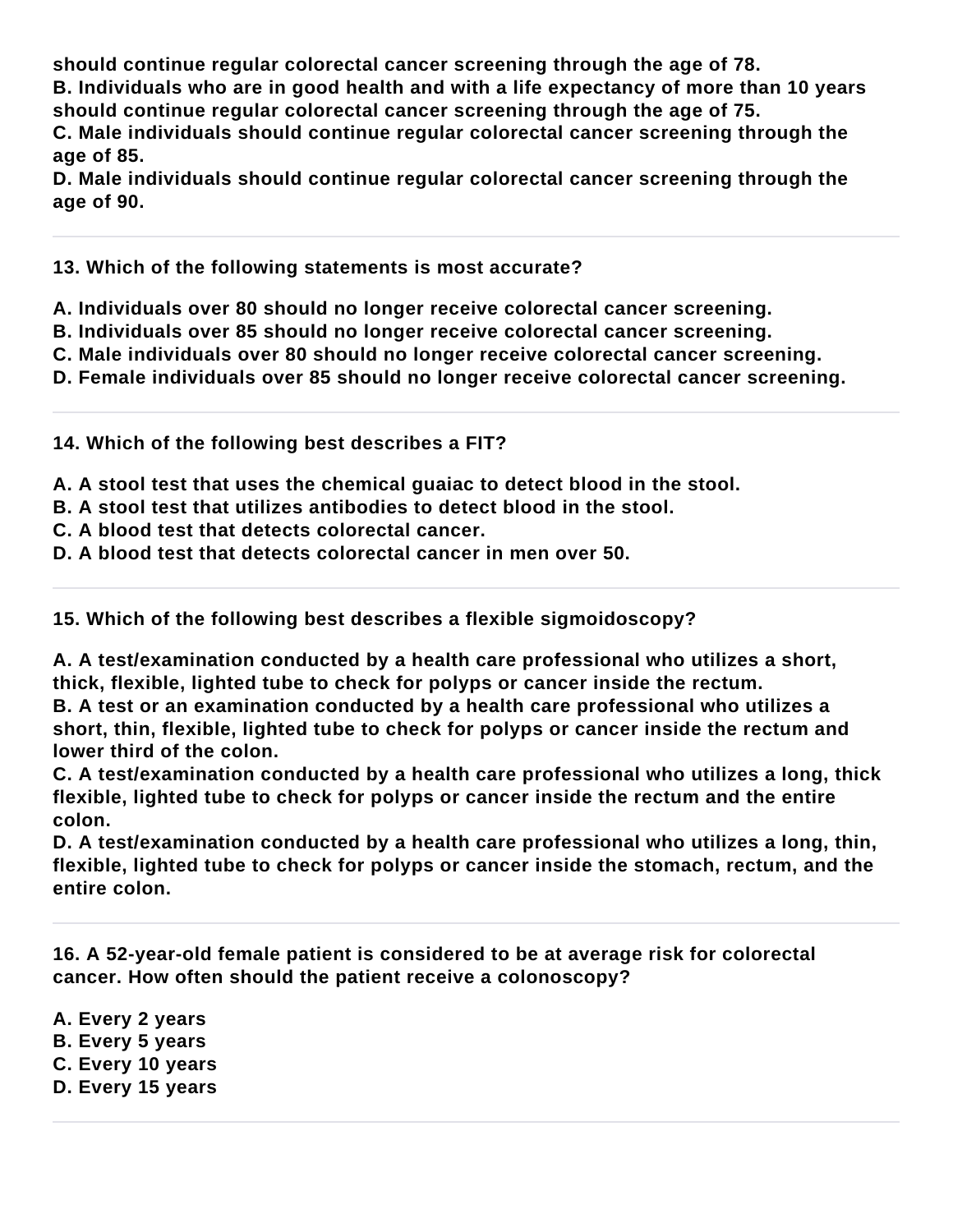**17. A 42-year-old male patient reports that he has a history of radiation to the abdomen. The patient has questions regarding colorectal cancer screening. Which of the following educational points should be expressed to the patient?**

**A. Individuals with a history of radiation to the abdomen may require colorectal cancer screening every one to two years.**

**B. Individuals with a history of radiation to the abdomen may require colorectal cancer screening every three to five years.**

**C. Individuals with a history of radiation to the abdomen may require colorectal cancer screening every five to eight years.**

**D. Individuals with a history of radiation to the abdomen may require colorectal cancer screening every 10 years.**

**18. Which of the following statements is most accurate?**

**A. Individuals who had certain types of polyps removed during a colonoscopy may require another colonoscopy again after four years.**

**B. Individuals who had certain types of polyps removed during a colonoscopy may require another colonoscopy again after five years.**

**C. Individuals with a history of colorectal cancer may require a colonoscopy yearly. D. Individuals with a history of colorectal cancer may require a colonoscopy every two years.**

**19. A 30-year-old male patient is diagnosed with inflammatory bowel disease. When should the patient receive a screening for colorectal cancer?**

**A. At least eight years after the patient was diagnosed with inflammatory bowel disease. B. At least 10 years after the patient was diagnosed with inflammatory bowel disease. C. At least 12 years after the patient was diagnosed with inflammatory bowel disease. D. At least 15 years after the patient was diagnosed with inflammatory bowel disease.**

**20. A health care professional applying tobacco cessation services to a patient receiving colorectal cancer screening has questions regarding the five As of tobacco cessation. Which of the following informational points of interest should be communicated to the health care professional?**

**A. Health care professionals should Assess a patient's willingness to make a quit attempt within 10 days.**

**B. Health care professionals should Assess a patient's willingness make a quit attempt within the 30 days.**

**C. Health care professionals should not Assist patients with setting a quit date.**

**D. Health care professionals should not Assist patients with setting a quit date or discuss enrollment in support groups.**